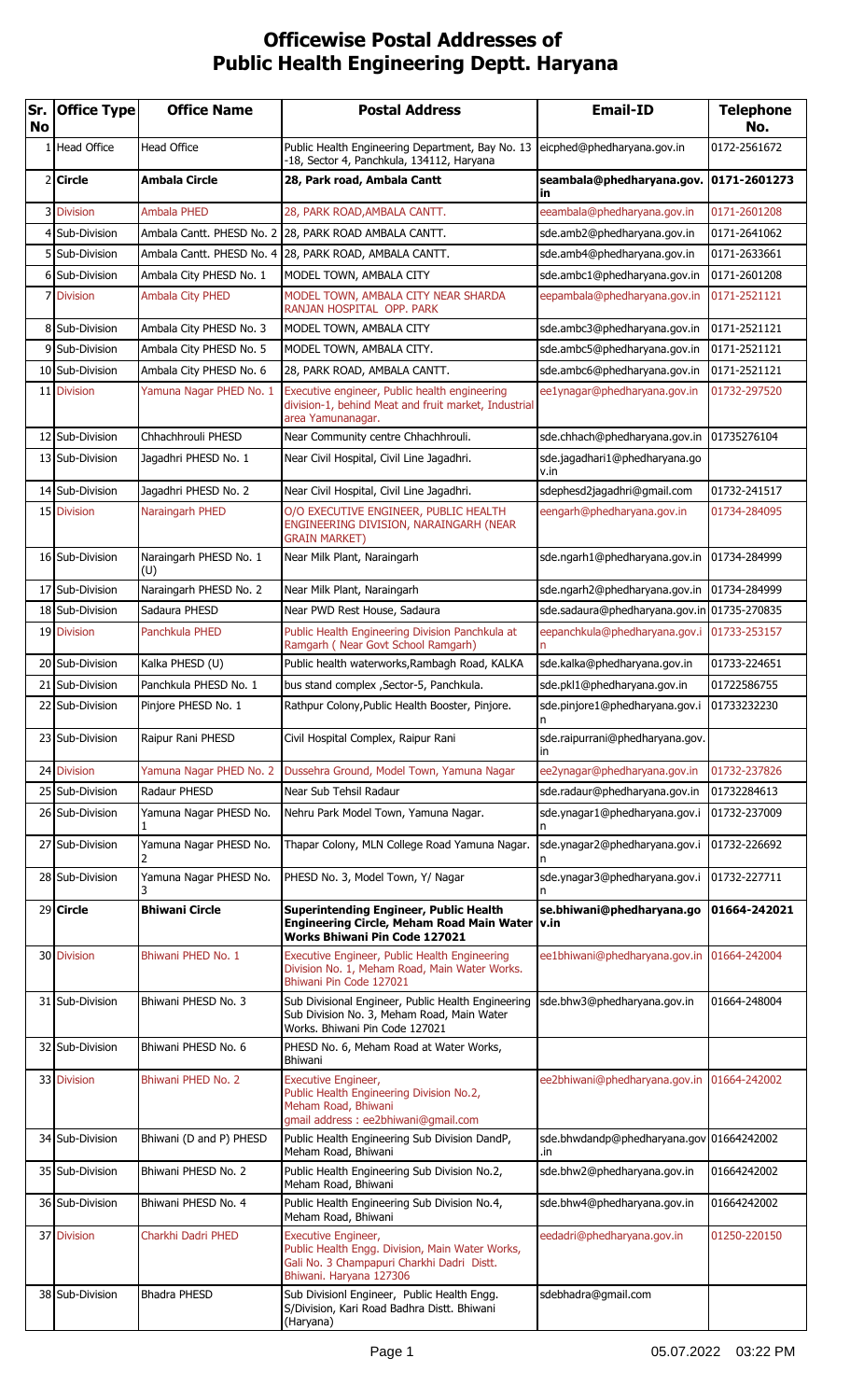| <b>No</b> | Sr. Office Type | <b>Office Name</b>               | <b>Postal Address</b>                                                                                                                                                        | <b>Email-ID</b>                                  | <b>Telephone</b><br>No. |
|-----------|-----------------|----------------------------------|------------------------------------------------------------------------------------------------------------------------------------------------------------------------------|--------------------------------------------------|-------------------------|
|           | 39 Sub-Division | Charkhi Dadri PHESD No. 1<br>(U) | Sub Divisionl Engineer, Public Health Engg.<br>S/Division No. 1, Main Water Works, Gali No. 3<br>Champapuri Charkhi Dadri Distt. Bhiwani. Haryana<br>127306                  | sde.cdadri1@phedharyana.gov.in                   |                         |
|           | 40 Sub-Division | Charkhi Dadri PHESD No. 2        | Sub Divisionl Engineer, Public Health Engg.<br>S/Division No. 2, Main Water Works, Gali No. 3<br>Champapuri Charkhi Dadri Distt. Bhiwani. Haryana<br>127306                  | sde.cdadri2@phedharyana.gov.in                   |                         |
|           | 41 Sub-Division | Jhojhu Kalan PHESD               | PHESD jhojhu kalan, Ch. dadri, 127310                                                                                                                                        | sdejhojhukalan@gmail.com                         |                         |
|           | 42 Division     | <b>Siwani PHED</b>               | Executive Engineer, Public Health Engineering<br>Division-Siwani, Tel No. 01255-275066                                                                                       | eesiwani@phedharyana.gov.in                      | 01255-277066            |
|           | 43 Sub-Division | Behal (P and I) PHESD            | PHESD Behal, Rajgarh Road                                                                                                                                                    | sde.behalpi@phedharyana.gov.in                   |                         |
|           | 44 Sub-Division | Loharu PHESD No 1                |                                                                                                                                                                              | sdeloharu1@gmail.com                             |                         |
|           | 45 Sub-Division | Loharu PHESD No 2                |                                                                                                                                                                              | sdeloharu2@gmail.com                             |                         |
|           | 46 Sub-Division | Siwani PHESD No. 1               | Sub Divisional Engineer<br>Public Health Engineering Sub Division, Siwani<br>Near Gurera Road<br>(Main water works Siwani)<br>127046                                         | sde.siwani1@phedharyana.gov.in 01255-278180      |                         |
|           | Sub-Division    | Siwani PHESD No. 2               | PHESD, Gurera Road, Near Fatak, Siwani                                                                                                                                       | sde.siwani2@phedharyana.gov.in                   | 01255-277065            |
|           | 48 Division     | <b>Tosham PHED</b>               |                                                                                                                                                                              | eetosham@phedharyana.gov.in                      | 01253-258774            |
|           | 49 Sub-Division | Bawani Khera UPHESD              | Sub Divisional Engineer<br>Public Health Engineering Sub Division, Bawani<br>Khera Near Tehsil Complex Bawani Khera<br>127032                                                | sde.bkhera@phedharyana.gov.in                    |                         |
|           | 50 Sub-Division | Kairu PHESD                      | Water Works Kairu (Kairu-Devrala road)                                                                                                                                       | sde.kairu@phedharyana.gov.in                     |                         |
|           | 51 Sub-Division | <b>Tosham PHESD</b>              | Sub Divisional Engineer<br>Public Health Engineering Sub Division, Tosham<br>Opposite PWD Rest House Tosham<br>127040                                                        | sde.tosham@phedharyana.gov.in   01253-297073     |                         |
|           | 52 Circle       | <b>Gurugram Circle</b>           | Office of the Superintending Engineer,<br><b>Public Health Engineering Circle,</b><br>Civil Line Road,<br>Near Pushpanjali Hospital,<br><b>Gurgaon - 122001</b><br>(Haryana) | se.gurugram@phedharyana.g  0124-2320988<br>ov.in |                         |
|           | 53 Division     | Faridabad PHED No. 1             | <b>Executive Engineer</b><br>Public Health Engineering Division No.1,<br>Faridabad<br>Near Y.M.C.A., Sector-11 D, Faridabad,<br>Haryana-121006                               | eefaridabad@phedharyana.gov.in 0129-4315777      |                         |
|           | 54 Sub-Division | Faridabad PHESD No. 1            | Sub Divisional Engineer<br>Public Health Engineering Sub-Division No.1,<br>Faridabad<br>Near Y.M.C.A., Sector-11 D, Faridabad, Haryana<br>$-121006$                          | sde.fbad1@phedharyana.gov.in                     |                         |
|           | 55 Sub-Division | Faridabad PHESD No. 2            | Sub Divisional Engineer<br>Public Health Engineering Sub-Division No.2,<br>Faridabad<br>Near Y.M.C.A., Sector-11 D, Faridabad, Haryana<br>-121006                            | sde.fbad2@phedharyana.gov.in                     |                         |
|           | 56 Sub-Division | Faridabad PHESD No. 4            | Sub Divisional Engineer<br>Public Health Engineering Sub-Division No.4,<br>Faridabad<br>Near Y.M.C.A., Sector-11 D, Faridabad, Haryana<br>$-121006$                          | sde.fbad4@phedharyana.gov.in                     |                         |
|           | 57 Division     | <b>Gurugram PHED</b>             | Executive Engineer, Public Health Engg. Division,<br>Opp Laxmi Bazar, Madanpuri Road, New Colony,<br>Gurgaon                                                                 | ee.gurugram@phedharyana.gov.i 0124-4238801<br>n  |                         |
|           | 58 Sub-Division | Delhi PHESD                      | Sub Divisional Engineer, Public Health Engg. Sub<br>Division Haryana Bhawan, `C` Block, Copernicus<br>Marg, New Delhi                                                        | sde.delhi@phedharyana.gov.in                     |                         |
|           | 59 Sub-Division | Farrukh Nagar PHESD              | Sub Divisional Engineer, Public Health Engg. Sub<br>Division at Boosting Station No 1, Dhani Chand<br>Nagar Road, Farrukh Nagar                                              | sdefarrukh01@phedharyana.gov.i<br>n              |                         |
|           | 60 Sub-Division | Gurugram PHESD No. 1             | Sub Divisional Engineer, Public Health Engg. Sub<br>Division No. 1, Opp Laxmi Bazar, Madanpuri Road,<br>New Colony, Gurgaon                                                  | sde.grg1@phedharyana.gov.in                      |                         |
|           | 61 Sub-Division | Gurugram PHESD No. 3             | Sub Divisional Engineer, Public Health Engg. Sub<br>Division No. 3, Opp Laxmi Bazar, Madanpuri Road,<br>New Colony, Gurgaon                                                  | sde.grg3@phedharyana.gov.in                      |                         |
|           | 62 Division     | Sohna PHED                       | Executive Engineer,<br>Public Health Engg. Division Sohna (App. New Bus<br>Stand, Near Fire Station Sohna) Pin- 122103                                                       | eesohna@phedharyana.gov.in                       | 0124-2362260            |
|           | 63 Sub-Division | Gurugram PHESD No. 4             | Sud Divisional Engineer,<br>Public Health Engg. Sub. Division No. 4 Gurgaon<br>(New colony more) Pin- 122001                                                                 | sde.grg4@phedharyana.gov.in                      |                         |
|           | 64 Sub-Division | Pataudi PHESD                    | Sud Divisional Engineer,<br>Public Health Engg. Sub. Division Pataudi                                                                                                        | sde.pataudi@phedharyana.gov.in                   |                         |
|           | 65 Sub-Division | Sohna PHESD                      | Sud Divisional Engineer,<br>Public Health Engg. Sub. Division Sohna Near Old<br>Bus Stand main Water Works Pin - 122103                                                      | sde.sohna@phedharyana.gov.in                     |                         |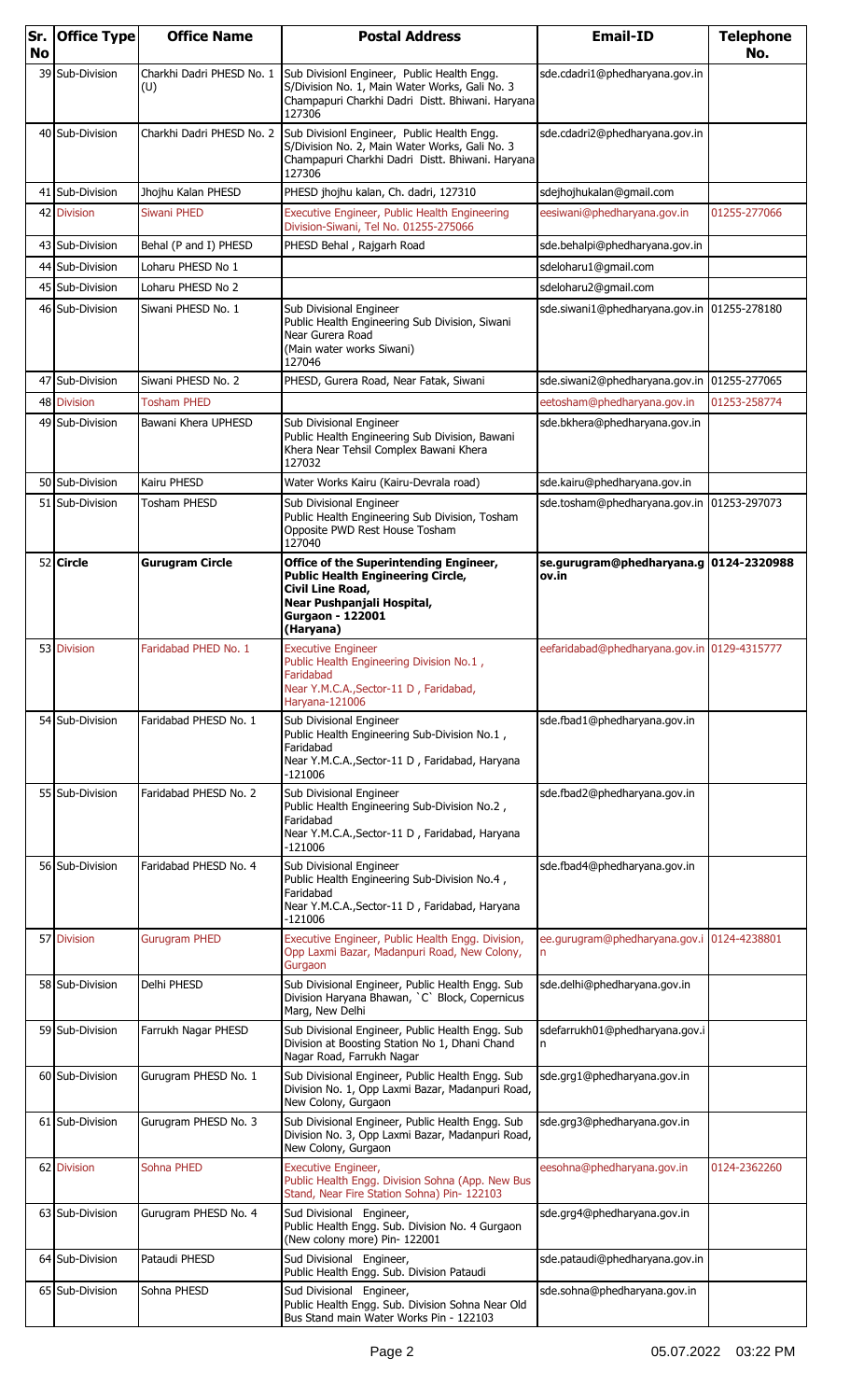| <b>No</b> | Sr. Office Type | <b>Office Name</b>       | <b>Postal Address</b>                                                                                                 | <b>Email-ID</b>                            | <b>Telephone</b><br>No. |
|-----------|-----------------|--------------------------|-----------------------------------------------------------------------------------------------------------------------|--------------------------------------------|-------------------------|
|           | 66 Circle       | <b>Palwal Circle</b>     | NH - 44, Delhi Mathura Road (Near Able<br><b>Charitable Hospital)</b><br>Palwal-121102                                | sepalwal@phedharyana.gov.i                 | 9671763105              |
|           | 67 Division     | <b>Punhana PHED</b>      | Near Anaj Mandi Punhana<br>Pin code 122508<br>Distt. Nuh<br>(Haryana)                                                 | eepunhana@phedharyana.gov.in               |                         |
|           | 68 Sub-Division | Nuh (P) PHESD No. 1      |                                                                                                                       | sde.nuh1@phedharyana.gov.in                |                         |
|           | 69 Sub-Division | Punhana PHESD No. 1      |                                                                                                                       | sde.punhana1@phedharyana.gov               |                         |
|           | 70 Sub-Division | Punhana PHESD No. 2      |                                                                                                                       | .in<br>sde.punhana2@phedharyana.gov<br>.in |                         |
|           | 71 Division     | Palwal PHED No. 1        | Agra Muthura Road, Near Charitable Hospital,<br>Behrola, Palwal                                                       | ee1.palwal@phedharyana.gov.in              |                         |
|           | 72 Sub-Division | Palwal PHESD No. 3       | Agra Muthura Road, Near Charitable Hospital,<br>Behrola, Palwal                                                       | sde.palwal3@phedharyana.gov.in             |                         |
|           | 73 Sub-Division | Palwal PHESD No. 5       | Agra Muthura Road, Near Charitable Hospital,<br>Behrola, Palwal                                                       | sde.palwal5@phedharyana.gov.in             |                         |
|           | 74 Division     | Nuh (P) PHED No. 1       | Opp. State Bank of India,<br>Nuh, Distt.Nuh<br>Haryana<br>Pin code No.122107                                          | ee1nuh@phedharyana.gov.in                  | 01267-271278            |
|           | 75 Sub-Division | F_Zarikha PHESD No. 1    | Near Ambedkar Chowk<br>Teh.F.P.Jhirka Distt.Nuh (Haryana)<br>Pin code- 122108                                         | sdefpjhirka@gmail.com                      |                         |
|           | 76 Sub-Division | Nuh PHESD No. 2          | Opp.State Bank of India Nuh, Distt. Nuh, Haryana<br>Pin Code No.122107                                                | sde.nuh2@phedharyana.gov.in                |                         |
|           | 77 Sub-Division | Tauru PHESD              | Sohna-Rewari Road<br>Opp. HP Petrol pump<br>Tehsil Nuh, Distt.Nuh Hr.<br>Pin code 122107                              | sde.tauru@phedharyana.gov.in               |                         |
|           | 78 Division     | Palwal PHED No. 3        | Behind Rest House, Jawahar Nagar Camp Palwal                                                                          | ee3palwal@phedharyana.gov.in               | 01275-246388            |
|           | 79 Sub-Division | <b>Hodel PHESD</b>       | Nanak Dairy Road in front of Anupam Sr. Sec.<br>School Hodal Distt, Palwal                                            | sde.hodal@phedharyana.gov.in               | 01275228304             |
|           | 80 Sub-Division | Palwal PHESD No. 1 (U)   | Near Punjabi Dharamshala, New Colony Palwal<br>Teh and Distt. Palwal                                                  | sde.palwal1@phedharyana.gov.in             |                         |
|           | 81 Sub-Division | Palwal PHESD No. 2       | Near Nishant Public School, Rasulpur Road Palwal<br>Teh and Distt, Palwal                                             | sde.palwal2@phedharyana.gov.in             |                         |
|           | 82 Division     | Palwal (P) PHED No. 2    | Sewage Treatment Plant Palwal, Jodhpur Road,<br>Palwal                                                                | ee2palwal@phedharyana.gov.in               | 01275-244594            |
|           | 83 Sub-Division | <b>Hathin PHESD</b>      | PHED, Sub Division Hathin, Near Civil court, Hathin sde.hathin@phedharyana.gov.in                                     |                                            |                         |
|           | 84 Sub-Division | Palwal (GWI) PHESD No. 2 | Sewage Treatment Plant Palwal, Jodhpur Road,<br>Palwal                                                                | sde.palwal2@phedharyana.gov.in             |                         |
|           | 85 Sub-Division | Palwal PHESD No. 4       | Sewage Treatment Plant Palwal, Jodhpur Road,<br>Palwal                                                                | sde.palwal3@phedharyana.gov.in             |                         |
|           | 86 Circle       | <b>Hisar Circle</b>      | model town, opp. dr. N.D. Gupta hospital                                                                              | sehisar@phedharyana.gov.in                 | 01662-245621            |
| 87        | <b>Division</b> | Hisar PHED No. 1         | Kaimri Road, opp. Petrol Pump near 2nd water<br>works                                                                 | ee1hisar@phedharyana.gov.in                | 01662-242227            |
|           | 88 Sub-Division | Adampur PHESD            | village water Works, Adampur                                                                                          | sde.adampur@phedharyana.gov.i 01669-248331 |                         |
|           | 89 Sub-Division | Hisar PHESD No. 4        | Model Town, Old Delhi Road near Jindal Chowk                                                                          | sde.hsr4@phedharyana.gov.in                | 01662242227             |
|           | 90 Sub-Division | Hisar PHESD No. 5        | Near 2nd water works, Kaimri Road                                                                                     | sde.hsr5@phedharyana.gov.in                | 01662242227             |
| 91        | <b>Division</b> | Hisar PHED No. 2         | Model Town, opposite Dr.N.D.Gupta Hospital                                                                            | ee2hisar@phedharyana.gov.in                | 01662-246249            |
|           | 92 Sub-Division | Barwala PHESD            | Main Water works, new anaaz mandi road,<br>barwala                                                                    | sde.barwala@phedharyana.gov.in 01693242941 |                         |
|           | 93 Sub-Division | Hisar PHESD No. 1        | Mahavir colony Water Works                                                                                            | sde.hsr1@phedharyana.gov.in                | 01662237151             |
|           | 94 Sub-Division | Hisar PHESD No. 7        | Model Town, opp. Dr. N. D. Gupta Hospital                                                                             | sde.hsr7@phedharyana.gov.in                | 01662246249             |
|           | 95 Division     | <b>Hansi PHED</b>        | Executive Engineer,<br>Public Health Engg. Division, Near Jind Chungi, Main<br><b>W/Works Hansi</b><br>Pin-125033     | eehansi@phedharyana.gov.in                 | 01663-256145            |
|           | 96 Sub-Division | Hansi PHESD No. 1        | Sub Divisional Engineer,<br>Public Health Engg. S/Divn.No.1,<br>Main Water Works, Near Jind Chungi, Hansi -<br>125033 | sde.hansi1@phedharyana.gov.in              |                         |
|           | 97 Sub-Division | Hansi PHESD No. 2        | Sub Divisional Engineer,<br>Public Health Engg. S/Divn.No.2,<br>Main Water Works, Near Jind Chungi, Hansi -<br>125033 | sde.hansi2@phedharyana.gov.in              | 01663-256145            |
|           | 98 Sub-Division | Hansi PHESD No. 4        | Sub Divisional Engineer,<br>Public Health Engg. S/Divn.No.4,<br>Main Water Works, Near Jind Chungi, Hansi -<br>125033 | sde.hansi4@phedharyana.gov.in              | 01663-254083            |
|           | 99 Sub-Division | Narnaund PHESD           | Near Bajrang Dharam kanta, Kishan Rest House,<br>Narnaund                                                             | sde.narnaund@phedharyana.gov.<br>in        |                         |
|           | 100 Division    | Hisar PHED No. 3         | Model Town, Old Delhi Road, Near Sharda Hospital, ee3hisar@phedharyana.gov.in<br><b>Hisar</b>                         |                                            | 01662-247033            |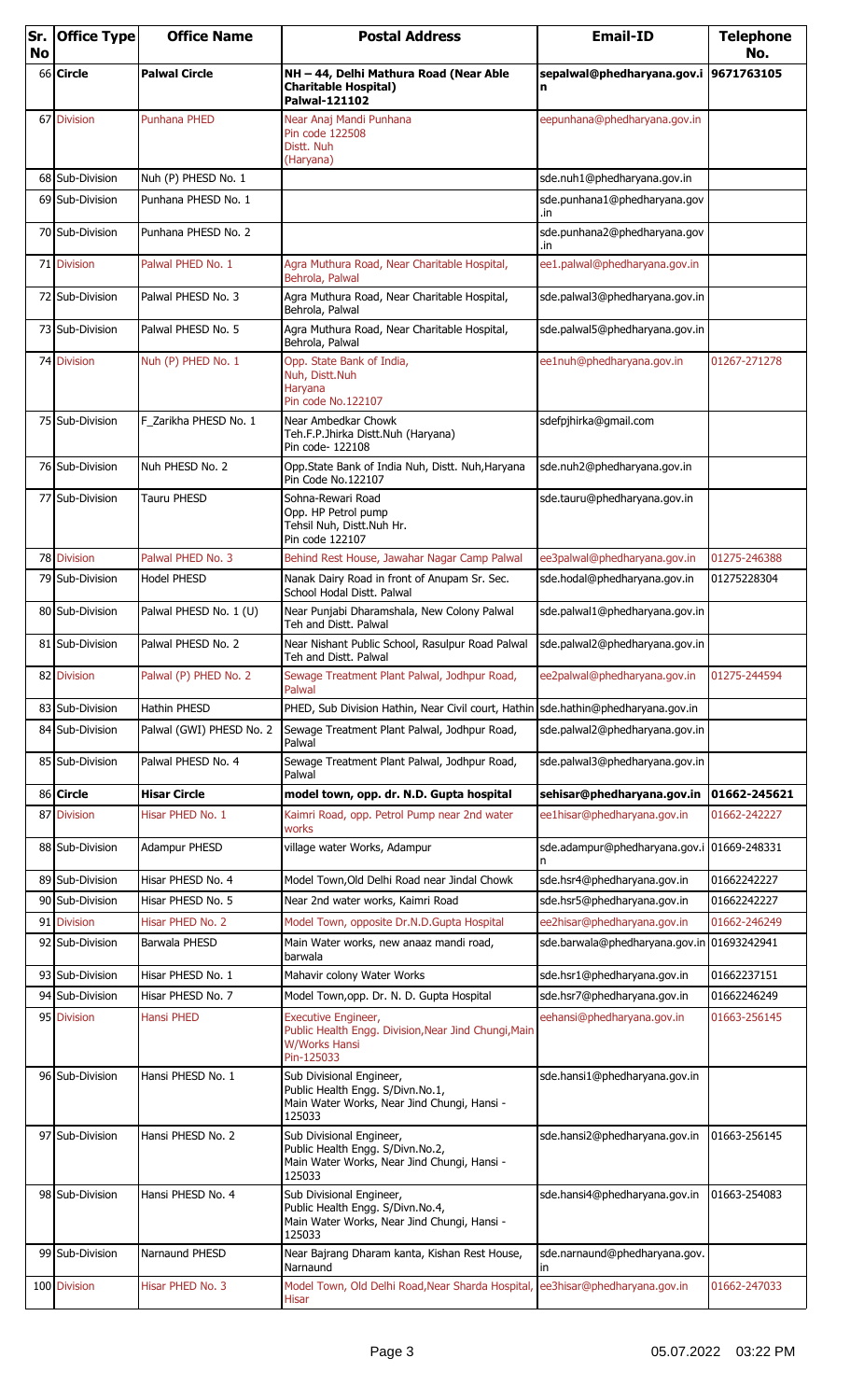| Sr.<br><b>No</b> | <b>Office Type</b>                   | <b>Office Name</b>                             | <b>Postal Address</b>                                                                                                                                              | <b>Email-ID</b>                                            | <b>Telephone</b><br>No. |
|------------------|--------------------------------------|------------------------------------------------|--------------------------------------------------------------------------------------------------------------------------------------------------------------------|------------------------------------------------------------|-------------------------|
|                  | 101 Sub-Division                     | Hisar PHESD No. 2                              | Model Town, Old Delhi Road, Near Sharda Hospitl,<br>Hisar                                                                                                          | sde.hsr2@phedharyana.gov.in                                |                         |
|                  | 102 Sub-Division                     | Hisar PHESD No. 3                              | Model town, PHESD No.3, Hisar, 125001                                                                                                                              | sde.hsr3@phedharyana.gov.in                                |                         |
|                  | $103$ Circle                         | Jind Circle                                    | SUPERINTENDING ENGINEER, PUBLIC<br>HEALTH ENGINEERING CIRCLE, BEHIND<br>MINI SECRATRIATE, GOHANA ROAD, JIND -<br><b>126102 (HARYANA)</b><br>Phone No. 01681-269017 | sejind@phedharyana.gov.in                                  | 01681-245129            |
|                  | 104 Division                         | Jind PHED No. 1                                | <b>EXECUTIVE ENGINEER,</b><br>PUBLIC HEALTH ENGINEERING DIVISION,<br>BEHIND MINI SECRATRIATE, GOHANA ROAD,<br>JIND - 126102 (HARYANA)<br>Phone No. 01681-246354    | eejind@phedharyana.gov.in                                  | 01681-246354            |
|                  | 105 Sub-Division                     | Jind PHESD No. 1                               | SUB DIVISIONAL ENGINEER,<br>PUBLIC HEALTH ENGINEERING SUB DIVISION<br>NO. 1, BEHIND MINI SECRATRIATE, GOHANA<br>ROAD, JIND - 126102 (HARYANA)                      | sde.jind1@phedharyana.gov.in                               | 01681-245846            |
|                  | 106 Sub-Division                     | Jind PHESD No. 2                               | SUB DIVISIONAL ENGINEER,<br>PUBLIC HEALTH ENGINEERING SUB DIVISION<br>NO. 2, BEHIND MINI SECRATRIATE, GOHANA<br>ROAD, JIND - 126102 (HARYANA)                      | sde.jind2@phedharyana.gov.in                               | 01681-245847            |
| 107              | <b>Division</b>                      | Narwana PHED                                   | Executive Engineer, Public Health Engineering<br>Division, Jind Patiala road, Narwana                                                                              | eenarwana@phedharyana.gov.in                               | 01684-242071            |
|                  | 108 Sub-Division                     | Narwana PHESD No. 1                            | The Sub Divisional Engineer, Public Health<br>Engineering Sub Divn. No.1, Jind-Patiala road<br>Narwana                                                             | sde.nrw1@phedharyana.gov.in                                |                         |
|                  | 109 Sub-Division                     | Narwana PHESD No. 2 (U)                        | The Sub Divisional Engineer, Public Health<br>Engineering Sub Divn. No.2, Jind-Patiala road<br>Narwana                                                             | sdenarwana74@gmail.com                                     |                         |
|                  | 110 Sub-Division                     | Uchana PHESD                                   | The Sub Divisional Engineer, Public Health<br>Engineering Sub Divn., Uchana                                                                                        | sde.uchana@phedharyana.gov.in                              | 01684-231113            |
|                  | 111 Division                         | Jind PHED No. 2                                | Near court Mini Sectriat, Jind 126102                                                                                                                              | ee2.jind@phedharyana.gov.in                                | 01681-245846            |
|                  | 112 Sub-Division                     | Julana PHESD                                   | Hashi Road opposite Brahman Dharamshala-<br>126101                                                                                                                 |                                                            |                         |
|                  | 113 Sub-Division                     | Safidon PHESD                                  | Near Nav Shetra, bus Stand, Safidon, 126102                                                                                                                        |                                                            |                         |
|                  | $114$ Circle                         | <b>Karnal Circle</b>                           | PHED Karnal, Model Town, 132001                                                                                                                                    | sekarnal@phedharyana.gov.i<br>n                            | 0184-2266000            |
|                  | 115 Division                         | Panipat PHED No. 2                             | Executive Engineer Public Health Engineering Divn. ee2panipat@phedharyana.gov.in 0180-2634587<br>No.-2 Civil Hospital Complex Panipat.                             |                                                            |                         |
|                  | 116 Sub-Division                     | Panipat PHESD No. 3                            | Sub Divisional Engineer, Public Health Engineering,<br>Sub Divn.No.3 Civil Hospital Complex, Panipat.                                                              | sde.pnp3@phedharyana.gov.in                                | 0180-2634587            |
| 117              | <b>Sub-Division</b>                  | Panipat PHESD No. 5                            | PHED No.2, Civil Hospital Campus, 132103                                                                                                                           | sde.pnp5@phedharyana.gov.in                                | 0180-2634587            |
|                  | 118 Sub-Division                     | Samalkha PHESD                                 | Public Health Engineering, Sub Division Samalkha,<br>Panchwati colony                                                                                              | sde.samalkha@phedharyana.gov.<br>in.                       | 0180-2570992            |
|                  | 119 Division                         | Karnal PHED No. 1                              | EXECUTIVE ENGINEER, PUBLIC HEALTH<br>ENGINEERING DIV. NO. 1, Near Old Subji Mandi,<br>Karan Gate, KARNAL (HARYANA)                                                 | ee1karnal@phedharyana.gov.in                               | 0184-4024400            |
|                  | 120 Sub-Division                     | Assandh PHESD No. 1                            | SUB DIVISIONAL ENGINEER, PHESD, GENERAL<br>HOSPITAL CAMPUS, ASSANDH - KARNAL<br>ROAD, ASSANDH, DISTT. KARNAL (HARYANA)                                             | sdeassandh01@phedharyana.gov<br>.in                        |                         |
|                  | 121 Sub-Division                     | Karnal PHESD No. 2 (U)                         | SUB DIVISIONAL ENGINEER, URBAN PHESD NO. 5<br>NEAR KARAN GATE, KARNAL(HARPANA)                                                                                     | sde.karnal2@phedharyana.gov.in                             |                         |
| 122              | Sub-Division                         | Karnal PHESD No. 4 (New)                       |                                                                                                                                                                    |                                                            |                         |
|                  | 123 Sub-Division                     | Nilokheri PHESD                                | Office of SDE, PHED, Near Rice land, Nilokheri                                                                                                                     | sde.nilokheri@phedharyana.gov.i                            |                         |
|                  | 124 Division                         | Karnal PHED No. 2                              | PHED No. 2, Model Town, 132001                                                                                                                                     | ee2karnal@phedharyana.gov.in                               | 0184-2266004            |
|                  | 125 Sub-Division                     | Gharaunda PHESD                                | PHED, Railway Road. 132114                                                                                                                                         | sde.gharaunda@phedharyana.go<br>v.in                       | 01748252212             |
|                  | 126 Sub-Division                     | Indri PHESD (New)                              |                                                                                                                                                                    | sdeindri01@gmail.com                                       |                         |
|                  | 127 Sub-Division                     | Karnal PHESD No. 1 (U)                         | SUB DIVISIONAL ENGINEER, PHESD NO. 1, NEAR<br>MAIN MARKET, MODEL TOWN, KARNAL (HARYANA)                                                                            | sde.karnal1@phedharyana.gov.in                             | 01842267657             |
|                  | 128 Division                         | Panipat PHED No. 1                             | PHED No.1, Model Town, 132001                                                                                                                                      | ee1panipat@phedharyana.gov.in                              | 0180-4023685            |
|                  | 129 Sub-Division<br>130 Sub-Division | Panipat PHESD No. 1 (U)                        | PHED No.1, Model Town, 132001                                                                                                                                      | sde.pnp1@phedharyana.gov.in                                |                         |
|                  | 131 Sub-Division                     | Panipat PHESD No. 2<br>Panipat PHESD No. 4 (U) | PHED No.1, Model Town, 132001<br>PHED No.1, Model Town, 132001                                                                                                     | sde.pnp2@phedharyana.gov.in<br>sde.pnp4@phedharyana.gov.in |                         |
|                  | $132$ Circle                         | <b>Rohtak Circle</b>                           | <b>Superintending Engineer</b>                                                                                                                                     | serohtak@phedharyana.gov.i                                 | 01262-238974            |
|                  |                                      |                                                | <b>Public Health Engg.</b><br>Jhajjar road Rohtak<br><b>Rohtak</b>                                                                                                 | n                                                          |                         |
|                  | 133 Division                         | Rohtak PHED No. 1                              | Public Health Engg. Division No.1, Jhajjar Road<br>Rohtak                                                                                                          | ee1rohtak@phedharyana.gov.in                               | 01262-248563            |
|                  | 134 Sub-Division                     | Rohtak PHESD No. 3                             | Public Health Engg. Sub Division No.3, Jhajjar<br>Road Rohtak                                                                                                      | sde.rtk3@phedharyana.gov.in                                |                         |
|                  | 135 Sub-Division                     | Rohtak PHESD No. 4                             | Public Health Engg. Sub Division No.4, Jhajjar<br>Road Rohtak                                                                                                      | sde.rtk4@phedharyana.gov.in                                |                         |
|                  | 136 Sub-Division                     | Rohtak PHESD No. 5                             | Public Health Engg. Sub Division No.5, Medical<br>Campus in PGIMS Rohtak                                                                                           | sde.rtk5@phedharyana.gov.in                                |                         |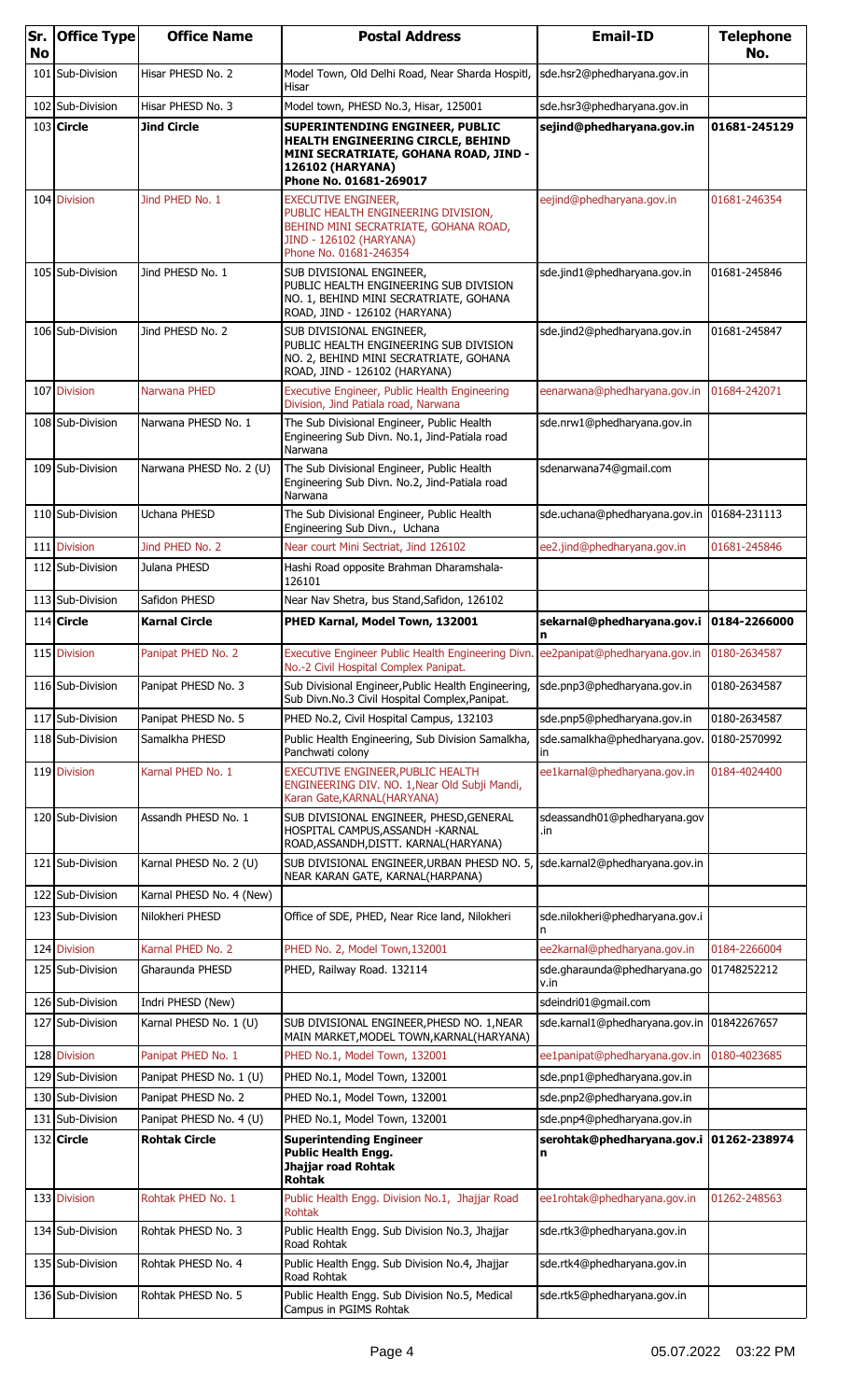| Sr.<br><b>No</b> | <b>Office Type</b> | <b>Office Name</b>     | <b>Postal Address</b>                                                                                                                                       | <b>Email-ID</b>                            | <b>Telephone</b><br>No. |
|------------------|--------------------|------------------------|-------------------------------------------------------------------------------------------------------------------------------------------------------------|--------------------------------------------|-------------------------|
|                  | 137 Sub-Division   | Rohtak PHESD No. 7     | Public Health Engg. Sub Division No.7, Jhajjar<br>Road Rohtak                                                                                               | sde.rtk7@phedharyana.gov.in                |                         |
|                  | 138 Division       | Rohtak PHED No. 2      | EXECUTIVE ENGINEER P.H.DIVISION NO.2<br>OPPOSITE S.B.I. BANK MAIN BRANCH NEAR<br>INCOMETAX BUILDING ROHTAK PH.09467600600                                   | ee2rohtak@phedharyana.gov.in               | 01262-269091            |
|                  | 139 Sub-Division   | Meham PHESD            | SDE PH SUB.DIV.MEHAM NEAR BDO OFFICE<br>MEHAM PH 09466156030                                                                                                | sde.meham@phedharyana.gov.in               |                         |
|                  | 140 Sub-Division   | Rohtak PHESD No. 2     | SDE P.H.SUB. DIV. NO 2 OPP.S.B.I. BANK MAIN<br>BRANCH ROHTAK PH NO 09466162999                                                                              | sde.rtk2@phedharyana.gov.in                |                         |
|                  | 141 Sub-Division   | Sampla PHESD           | SDE P.H.SUB. DIV. SAMPLA BERI ROAD NEAR<br>PWD REST HOUSE SAMPLA PH 09466156030                                                                             | sde.sampla@phedharyana.gov.in              |                         |
|                  | 142 Division       | Rohtak PHED No. 3      | Office of the Executive Engineer. Public Health<br>Engineering Division No.3, Civil Road, Opp. Indian<br>Bank near Subhash Chowk, Rohtak                    | ee3rohtak@phedharyana.gov.in               | 01262-250836            |
|                  | 143 Sub-Division   | Rohtak (Hort.) PHESD   | Office of the Sub Divisional<br>Engineer, Public Health<br>Engineering Sub Division<br>Horticulture, Jhajjar Road, 2nd Water Works,<br>Rohtak               | sde.rtk3@phedharyana.gov.in                |                         |
|                  | 144 Sub-Division   | Rohtak PHESD No. 6     | Office of the Sub Divisional Engineer, Public Health Sde.rtk6@phedharyana.gov.in<br>Engineering Sub Division No.6, Jhajjar Road, 2nd<br>Water Works, Rohtak |                                            |                         |
|                  | 145 Sub-Division   | Rohtak PHESD No. 9     | Office of the Sub Divisional Engineer, Public Health Sde.rtk9@phedharyana.gov.in<br>Engineering Sub Division No.9, Jhajjar Road, 2nd<br>Water Works, Rohtak |                                            |                         |
|                  | 146 Circle         | Rewari Circle          | <b>Superintending Engineer</b><br><b>Public Health Engineering Circle, Rewari</b><br>Garhi Bolni Road, Rewari-123401, Haryana.                              | serewari@phedharyana.gov.i<br>n            | 01274-260092            |
|                  | 147 Division       | Kosli PHED             | Executive Engineer, Public Health Engineering<br>Division, Kosli at main B/Stn Near DAV Collage,<br>Kosli                                                   | eekosli@phedharyana.gov.in                 | 01259-275130            |
|                  | 148 Sub-Division   | Kosli PHESD No. 1      | Sub Divisional Engineer Public HEalth Engg. Sub<br>Division No. 1 at main B/Stn, near DAV collage,<br>Kosli                                                 | sde.kosli1@phedharyana.gov.in              | 01259276155             |
|                  | 149 Sub-Division   | Kosli PHESD No. 2      | Sub Divisional Engineer, Public Health Engineering<br>Sub DIvision No.2, at main B/Stn Near DAV<br>Collage, Kosli                                           | sde.kosli2@phedharyana.gov.in              | 01259275165             |
|                  | 150 Division       | <b>Bawal PHED</b>      | E.E. PHED Bawal, Near Paranpura Road and near<br><b>Old Bus stand Bawal</b>                                                                                 | eebawal@phedharyana.gov.in                 | 01284-260062            |
|                  | 151 Sub-Division   | Bawal PHESD No. 1      | S.D.E PHE S/D No.1 Bawal, Near Paranpura Road<br>and near Old Bus stand Bawal                                                                               | sde.bawal1@phedharyana.gov.in              |                         |
|                  | 152 Sub-Division   | Bawal PHESD No. 2      | S.D.E PHE S/D No.2 Bawal, Near Paranpura Road<br>and near Old Bus stand Bawal                                                                               | sde.bawal2@phedharyana.gov.in              |                         |
|                  | 153 Sub-Division   | Dharuhera PHESD        | Alvar Raod, Sub division Dharuhera                                                                                                                          | sde.dharuhera@phedharyana.gov<br>.in       |                         |
|                  | 154 Division       | Rewari PHED No. 1      | Executive Engineer,<br>Public Health Engineering Division, Garhi Bolni<br>Road,<br>Rewari                                                                   | ee1rewari@phedharyana.gov.in               | 01274-260317            |
|                  | 155 Sub-Division   | Rewari PHESD No 4      | PHESD No.4, Garhi Bolni Road, Rewari                                                                                                                        | sde.rwr4@phedharyana.gov.in                |                         |
|                  | 156 Sub-Division   | Rewari PHESD No. 1 (U) | Sub Divisional Engineer,<br>Public Health Engineering Sub Division No.1, Garhi<br>Bolni Road, Rewari                                                        | sde.rwr1@phedharyana.gov.in                | 01274-260127            |
|                  | 157 Sub-Division   | Rewari PHESD No. 2     | Sub Divisional Engineer,<br>Public Health Engineering Sub Division No.2, Garhi<br>Bolni Road, Rewari                                                        | sde.rwr2@phedharyana.gov.in                | 01274-260410            |
|                  | 158 Sub-Division   | Rewari PHESD No. 3     | Sub Divisional Engineer,<br>Public Health Engineering Sub Division No.3, Garhi<br>Bolni Road, Rewari                                                        | sde.rwr3@phedharyana.gov.in                |                         |
|                  | $159$ Circle       | <b>Sirsa Circle</b>    | Mini Sectt. water works, Barnala Road Sirsa<br><b>PIN 125055</b>                                                                                            | sesirsa@phedharyana.gov.in                 | 01666-247042            |
|                  | 160 Division       | Sirsa PHED No. 1       | Executive Engineer, Public Health Engineering<br>Division No.3, Main Water Works, Dabwali Road<br>Sirsa [Hry]- 125055                                       | ee3sirsa@phedharyana.gov.in                |                         |
|                  | 161 Sub-Division   | Ellenabad PHESD        | Sub Divisional Engineer, Public Health Engineering<br>Sub Division No.2, Ellenabad at Main Water Works,<br>Railway Road Ellenabad [Hry] 125 102             | sde.elnbad2@phedharyana.gov.in 01698220089 |                         |
|                  | 162 Sub-Division   | Sirsa PHESD No. 2      | Sub Divisional Engineer, Public Health Engineering<br>Sub Division No.2, Sirsa at Hathi Park, Old Bus<br>Stand Sirsa [Hry] 125 055                          | sde.srs2@phedharyana.gov.in                | 01666230455             |
|                  | 163 Sub-Division   | Sirsa PHESD No. 6      | Sub Divisional Engineer, Public Health Engineering<br>Sub Division No.6, Sirsa at Main Water Works,<br>Dabwali Road Sirsa [Hry]-125 055                     | sde.srs6@phedharyana.gov.in                |                         |
|                  | 164 Division       | <b>Fatehabad PHED</b>  | In front of Anaj Mandi Bhattu Road Fatehabad                                                                                                                | eefatehabad@phedharyana.gov.i              | 01667-220224            |
|                  | 165 Sub-Division   | Fatehabad PHESD No. 2  | Bhattu Road, in front of Anaj Mandi Fatehabad                                                                                                               | sde.ftbad2@phedharyana.gov.in              | 220224 EE(O)            |
|                  | 166 Sub-Division   | Fatehabad PHESD No. 3  | Bhattu Road, in front of Anaj Mandi Fatehabad                                                                                                               | sde.ftbad3@phedharyana.gov.in              | 220224 EE(O)            |
|                  | 167 Division       | Tohana PHED            | EXECUTIVE ENGINEER PUBLIC HEALTH<br>ENGINEERING DIVISION TOHANA BEHIND POST<br><b>OFFICE</b>                                                                | eetohana@phedharyana.gov.in                | 01692-230023            |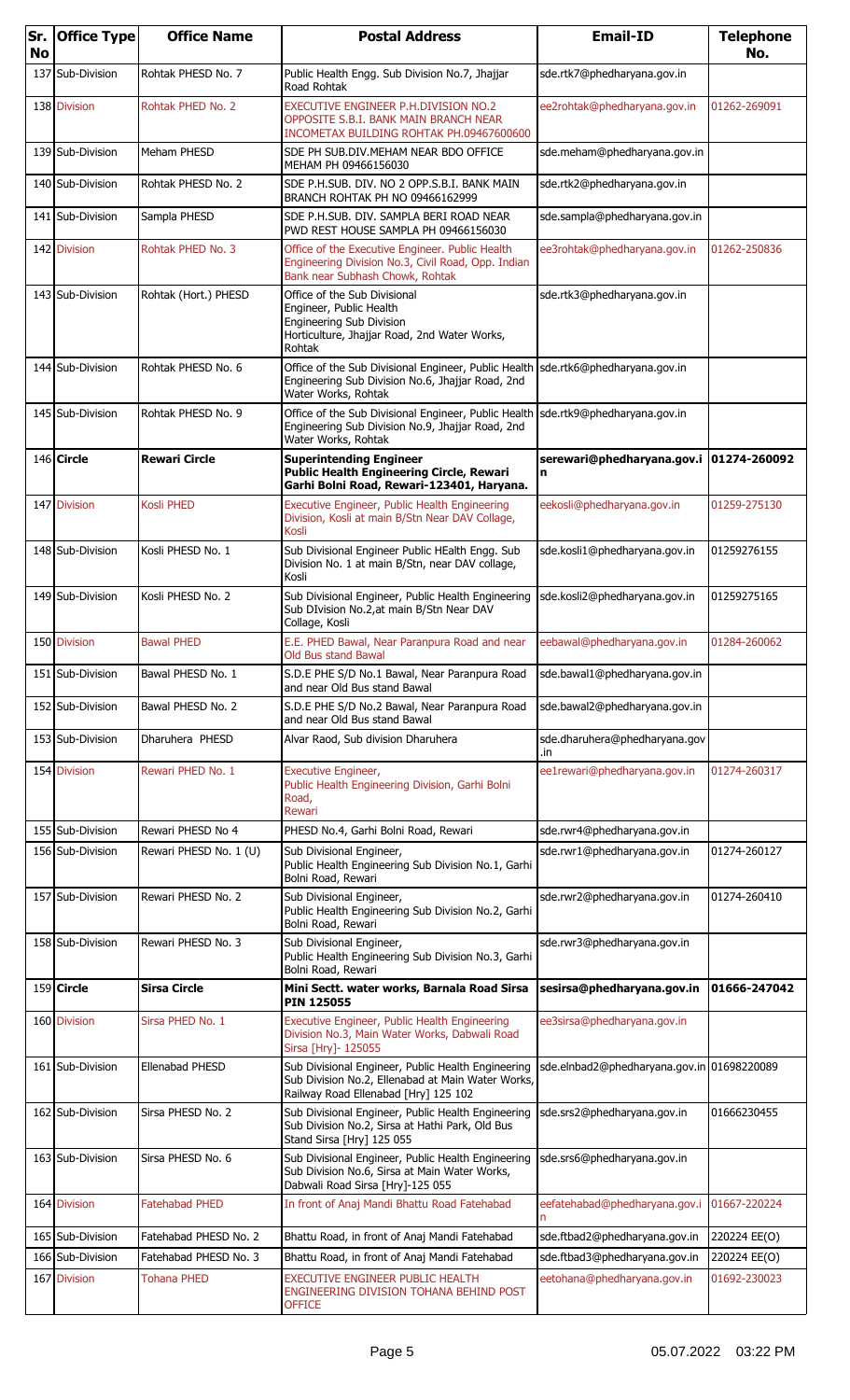| Sr.<br><b>No</b> | <b>Office Type</b> | <b>Office Name</b>     | <b>Postal Address</b>                                                                                                                              | <b>Email-ID</b>                                     | <b>Telephone</b><br>No. |
|------------------|--------------------|------------------------|----------------------------------------------------------------------------------------------------------------------------------------------------|-----------------------------------------------------|-------------------------|
|                  | 168 Sub-Division   | Ratia PHESD            | SUB DIVISIONAL ENGINEER PUBLIC HEALTH<br><b>ENGINEERING</b><br>SUB DIVISION RATIA OPPOSITE GRAIN MARKET                                            | sde.ratia@phedharyana.gov.in                        | 01697-297444            |
|                  | 169 Sub-Division   | Tohana PHESD No. 1     | EXECUTIVE ENGINEER PUBLIC HEALTH<br>ENGINEERING SUB DIVISION NO.1 TOHANA<br>BEHIND POST OFFICE                                                     | sde.tohana1@phedharyana.gov.i                       | 01692-230250            |
|                  | 170 Sub-Division   | Tohana PHESD No. 2     | EXECUTIVE ENGINEER PUBLIC HEALTH<br>ENGINEERING SUB DIVISION NO.2 TOHANA<br>BEHIND POST OFFICE                                                     | sde.tohana2@phedharyana.gov.i<br>n                  | 01692-298017            |
|                  | 171 Division       | Mandi Dabwali PHED     | EE, PHED, Opp. New Grin Market, Near Kabir<br>Chowk, Mandi Dabwali, 125104                                                                         | ee.mandidabwali@phedharyana.g 01666-221750<br>ov.in |                         |
|                  | 172 Sub-Division   | Dabwali PHESD No. 1    | Sub Divisional Engineer, Public Health Engineering<br>Sub Division No. 1, New Grain Market Near Kabir<br>Chowk, Mandi Dabwali, 125104              |                                                     |                         |
|                  | 173 Sub-Division   | Dabwali PHESD No. 2    | Sub Divisional Engineer, Public Health Engineering<br>Sub Division No. 2, Dabwali Near Kabir CHowk,<br>Mandi Dabwali, 125104                       |                                                     |                         |
|                  | 174 Sub-Division   | Kalanwali PHESD        | Sub Divisional Engineer, PHESD, kalanwali Near<br>City Police Station, Kalanwali Town 125201                                                       |                                                     |                         |
|                  | 175 Division       | Sirsa PHED No. 2       | <b>Executive Engineer,</b><br>P.H. Engineering Division No.2,<br>Mal Godown Road, Near Salasar Mandir,<br>Sirsa-125 055 [Haryana]                  | ee2sirsa@phedharyana.gov.in                         | 01666-221925            |
|                  | 176 Sub-Division   | Sirsa PHESD No. 3      | Hathi Park PHESD No. 3. Sirsa                                                                                                                      |                                                     |                         |
|                  | 177 Sub-Division   | Sirsa PHESD No. 4      | Sub Divisional Engineer,<br>PWD P.H. Engineering Sub Division No.4,<br>Maal Godown Road, Near Salasar Dham Mandir,<br>Sirsa-125 055                | sde.srs4@phedharyana.gov.in                         |                         |
|                  | 178 Sub-Division   | Sirsa PHESD No. 5      |                                                                                                                                                    |                                                     |                         |
|                  | 179 Circle         | <b>Sonipat Circle</b>  | <b>Superintending Engineer</b><br><b>Public Health Engineering Circle Sonepat</b><br>Near Hanuman Mandir, Gohana Road Near<br>Mini Sectt. Sonepat. | sesonipat@phedharyana.gov.<br>in                    | 0130-2220321            |
|                  | 180 Division       | Gohana PHED No. 1      | <b>Executive Engineer</b><br>Public Health Engineering Division<br>Gohana Jind road near Municipal Park Gohana.                                    | ee1gohana@phedharyana.gov.in                        | 01263-252824            |
|                  | 181 Sub-Division   | Gohana PHESD No. 2     | Sub Divisional Engineer Public Health Engineering<br>Sub Division No.2<br>Gohana<br>Jind road near Municipal Park Gohana.                          | sde.gohana2@phedharyana.gov.i<br>In.                |                         |
|                  | 182 Sub-Division   | Gohana PHESD No. 3     | Sub Divisional Engineer Public Health Engineering<br>Sub Division No.3<br>Gohana<br>Jind road near Municipal Park Gohana.                          | sde.gohana3@phedharyana.gov.i                       |                         |
|                  | 183 Division       | Sonipat (D and P) PHED | <b>Executive Engineer</b><br>D and P Public Health Engineering Division<br>Sonepat Model Town Near Mittal Nursing Home<br>Sonepat                  | eedpsonipat@phedharyana.gov.in 0130-2245623         |                         |
|                  | 184 Sub-Division   | Kharkhoda PHESD        | Sub Divisional Engineer Public Health Engineering<br>Sub Division<br>Kharkhoda<br>Rohtak Road near Anaj Mandi Kharkhoda                            | sde.kharkhoda@phedharyana.go<br>v.in                |                         |
|                  | 185 Sub-Division   | Sonipat PHESD No. 3    | Sub Divisional Engineer Public Health Engineering<br>Sub Division No.3<br>Sonepat<br>Model Town near Mittal Nursing home Sonepat                   | sde.snp3@phedharyana.gov.in                         |                         |
|                  | 186 Sub-Division   | Sonipat PHESD No. 4    | Sub Divisional Engineer Public Health Engineering<br>Sub Division No.4<br>Sonepat<br>Model Town near Mittal Nursing home Sonepat                   | sde.snp4@phedharyana.gov.in                         |                         |
|                  | 187 Division       | Sonipat PHED No. 2     | <b>Executive Engineer</b><br>Public Health Engineering Division No.2 Sonepat<br>Gohana Road near Mini Sectt. Sonepat                               | ee2sonipat@phedharyana.gov.in                       | 0130-2220254            |
|                  | 188 Sub-Division   | Ganaur PHESD No. 1     | Near Lehari Park, Ganaur                                                                                                                           | sde.ganaur1@phedharyana.gov.i<br>n                  |                         |
|                  | 189 Sub-Division   | Ganaur PHESD No. 2     | Near Lehari Park, Ganaur                                                                                                                           | sde.ganaur2@phedharyana.gov.i<br>n                  |                         |
|                  | 190 Sub-Division   | Sonipat PHESD No. 1    | PHESD No. 1, Near Court Complex, Sonipat                                                                                                           | sde.snp1@phedharyana.gov.in                         |                         |
|                  | 191 Sub-Division   | Sonipat PHESD No. 5    | Sub Divisional Engineer Public Health Engineering<br>Sub Division No.5<br>Sonepat<br>Gohana Road near Mini Sectt. Water works                      | sde.snp5@phedharyana.gov.in                         |                         |
|                  | 192 Sub-Division   | Sonipat PHESD No. 7    | complex, Sonepat<br>Sub Divisional Engineer Public Health Engineering<br>Sub Division No.7<br>Sonepat<br>Gohana Road near Mini Sectt. Water works  | sde.snp7@phedharyana.gov.in                         |                         |
|                  | 193 Circle         | Jhajjar Circle         | Complex, Sonepat<br>SE, Public Health Engg. Circle, Jhajjar Near<br> Jawarhabagh Jhajjar                                                           | sejhajjar@phedharyana.gov.i 01251-255822<br> n      |                         |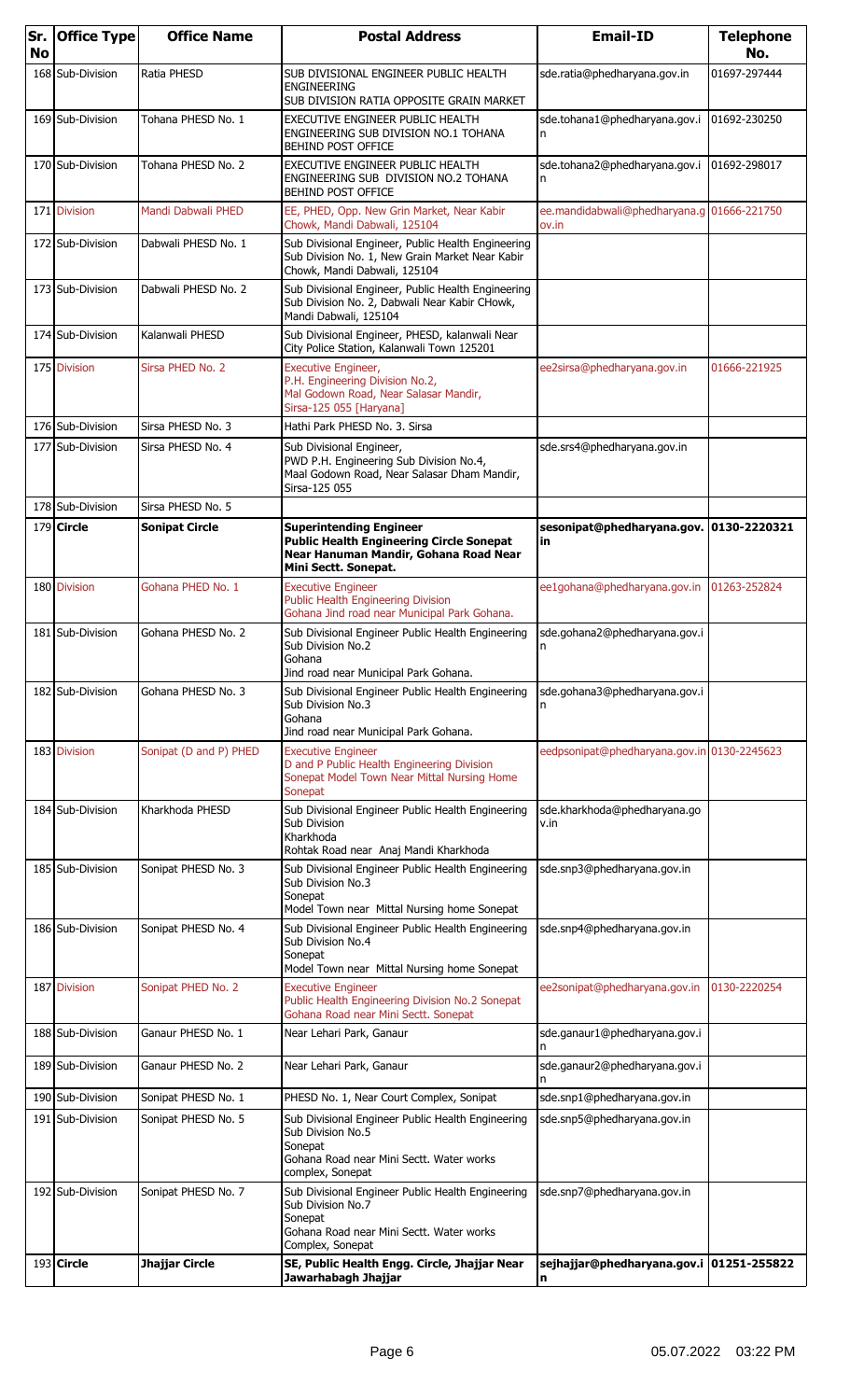| <b>No</b> | Sr. Office Type  | <b>Office Name</b>             | <b>Postal Address</b>                                                                                                                                                                              | <b>Email-ID</b>                               | <b>Telephone</b><br>No. |
|-----------|------------------|--------------------------------|----------------------------------------------------------------------------------------------------------------------------------------------------------------------------------------------------|-----------------------------------------------|-------------------------|
| 194       | <b>Division</b>  | <b>Bahadurgarh PHED</b>        | <b>Executive Engineer,</b><br>Public Health Engineering Division<br>Bahadurgarh.<br>Near Gauriya Resort,<br>Opposite Tau Devi Lal Park.<br>Bahadurgarh 124507.<br>Haryana<br>Phone No. 01276242976 | eebgarh@phedharyana.gov.in                    | 01276-242976            |
|           | 195 Sub-Division | Bahadurgarh PHESD No. 1<br>(U) | Sub Divisional Engineer,<br>Public Health Engineering Sub Division No. 1<br>Bahadurgarh.<br>Near Gauriya Resort,<br>Opposite Tau Devi Lal Park.<br>Bahadurgarh 124507.<br>Haryana                  | sde.bhwdp@phedharyana.gov.in                  | 01276242550             |
|           | 196 Sub-Division | Bahadurgarh PHESD No. 2        | Sub Divisional Engineer,<br>Public Health Engineering Sub Division No. 2<br>Bahadurgarh.<br>Near Gauriya Resort,<br>Opposite Tau Devi Lal Park.<br>Bahadurgarh 124507.<br>Haryana                  | sde.bhw2@phedharyana.gov.in                   | 01276-244243            |
|           | 197 Sub-Division | Bahadurgarh PHESD No. 3        | Sub Divisional Engineer,<br>Public Health Engineering Sub Division No. 3<br>Bahadurgarh.<br>Near Gauriya Resort,<br>Opposite Tau Devi Lal Park.<br>Bahadurgarh 124507.<br>Haryana                  | sde.bhw3@phedharyana.gov.in                   |                         |
|           | 198 Division     | Jhajjar PHED No. 2             | Near Mini Sect. Gurgaon Road Jhajjar - Pin Code<br>124103                                                                                                                                          | ee2jhajjar@phedharyana.gov.in                 | 01251-254086            |
|           | 199 Sub-Division | Jhajjar PHESD No. 1            | Public Health Store at Water Works Gurgaon Road, sde.jjr1@phedharyana.gov.in<br>Jhajjar-Pin Code                                                                                                   |                                               | 01251-254086            |
|           | 200 Sub-Division | Jhajjar PHESD No. 3            | Public Health Store at Water Works Gurgaon Road, Sde.jjr3@phedharyana.gov.in<br>Jhajjar-Pin Code 124103                                                                                            |                                               | 01251-254086            |
|           | 201 Sub-Division | Jhajjar PHESD No. 4            | Near City Police Chowky, Old Courts, Jhajjar-Pin<br>Code 124103                                                                                                                                    | sde.jjr4@phedharyana.gov.in                   | 01251-254086            |
| 202       | <b>Division</b>  | Jhajjar PHED No. 1             | Opposite Mini Sectriat Gurgaon Road Jhajjar<br>(124103)                                                                                                                                            | ee1jhajjar@phedharyana.gov.in                 | 01251-299501            |
|           | 203 Sub-Division | Beri PHESD No. 1               | Old Water Works Dighal Road, Beri                                                                                                                                                                  | sdeberi1@phedharyana.gov.in                   |                         |
|           | 204 Sub-Division | Beri PHESD No. 2               | Old Water Works Dighal Road, Beri                                                                                                                                                                  | sdeberi2@phedharyana.gov.in                   | 01251220117             |
| 205       | Sub-Division     | Jhajjar PHESD No. 2            | Old Tehsil Road, Jhajjar                                                                                                                                                                           | sdejjr2@phedharyana.gov.in                    | 01251252015             |
|           | 206 Division     | Jhaiiar PHED No. 3             | Executive Engineer, PHED, No. 3, Jhajjar, Behind<br>PWD BandR Rest House, Jhajjar.                                                                                                                 | ee3jhajjar@phedharyana.gov.in                 | 01251-252350            |
| 207       | Sub-Division     | <b>Badli PHESD</b>             |                                                                                                                                                                                                    | sde.badli@phedharyana.gov.in                  |                         |
|           | 208 Sub-Division | Jhajjar PHESD No. 5            | Sub Divisional Engineer<br><b>Public Health</b><br>Engg. Sub Division No 5 near BandR Rest house<br>Jhajjar                                                                                        | sde.jjr5@phedharyana.gov.in                   | 01251252350             |
|           | $209$ Circle     | Kaithal Circle                 | <b>Superintending Engineer P.H Engineering</b><br>Circle Kaithal on Jind Road Kaithal (Near<br><b>Boosting Station NO. 1)</b>                                                                      | sekaithal@phedharyana.gov.i 01746-230681<br>n |                         |
|           | 210 Division     | Kaithal PHED No. 1             | <b>Executive Engineer Public Health Engineering</b><br>Division No. 1 Kaithal Near I.T.I Kaithal                                                                                                   | ee1kaithal@phedharyana.gov.in                 | 01746-222250            |
|           | 211 Sub-Division | Kaithal PHESD No. 1            | On JInd Road Kaithal (Near Boosting Station No.<br>1)                                                                                                                                              | sde.ktl1@phedharyana.gov.in                   | 01746227270             |
|           | 212 Sub-Division | Kaithal PHESD No. 2            | On JInd Road Kaithal (Near Boosting Station No.<br>1)                                                                                                                                              | sde.ktl2@phedharyana.gov.in                   | 01746235001             |
|           | 213 Sub-Division | Pundri PHESD                   | Sub Division Pundri Habri Chowk (Near Police Post Sde.pundri@phedharyana.gov.in<br>Pundri)                                                                                                         |                                               | 01746271787             |
|           | 214 Division     | Kurukshetra PHED               | Executive Engineer, Public Health Engineering<br>Division, Near District Court, Kurukshetra - 136118                                                                                               | eekuktra@phedharyana.gov.in                   | 01744-220358            |
|           | 215 Sub-Division | Kurukshetra PHESD No. 1        | SUB, DIVISIONAL ENGINEER P.H. ENGG, SUB.<br>DIVN. NO. 1 KKR.JYOTI NAGAR, KURUKSHETRA.<br>$PIN = 136118$                                                                                            | sde.kkr1@phedharyana.gov.in                   | 01744270146             |
|           | 216 Sub-Division | Kurukshetra PHESD No. 4        | Sub Divisonal Engineer Public Health Engineering<br>Sub Divison Kurukshetra Public Health Store)                                                                                                   | sde.kkr4@phedharyana.gov.in                   | 01744220621             |
|           | 217 Sub-Division | Ladwa PHESD                    | SUB. DIVISIONAL ENGINEER P.H. ENGG. SUB.<br>DIVN. LADWA, NEAR M.C. OFFICE, LADWA                                                                                                                   | sde.ladwa@phedharyana.gov.in                  | 01744262634             |
|           | 218 Sub-Division | Pehowa PHESD (U)               | SUB. DIVISIONAL ENGINEER P.H. ENGG. SUB.<br>DIVN. PEHOWA OPP. M.C. OFFICE / POLICE<br>CHONKI PEHOWA                                                                                                | sde.pehowa@phedharyana.gov.in 01741222300     |                         |
|           | 219 Sub-Division | Shahbad PHESD                  | SUB. DIVISIONAL ENGINEER P.H. ENGG. SUB.<br>DIVN. SHAHBAD NEAR ASHOKA PALACE LADWA<br>ROAD SHAHBAD (M) PIN = 136135 DISTT.<br>KURUKSHETRA                                                          | sde.shahbad@phedharyana.gov.i<br>ln.          | 01744241538             |
|           | 220 Division     | Kaithal PHED No. 2             | Executive Engineer, Public Helath Engg. Divison<br>No.2 Jind Road Near Boosting Station No.1 Kaithal                                                                                               | ee2kaithal@phedharyana.gov.in                 | 01746-222348            |
|           | 221 Sub-Division | Guhla PHESD                    | Sub Divisonal Engineer, Public Helath Engg. Sub<br>Division Guhla                                                                                                                                  | sde.guhla@phedharyana.gov.in                  | 01743-223889            |
|           | 222 Sub-Division | Kaithal PHESD No. 4            | Sub Divisional Engineer, Public Helath Engg. Sub<br>DivisonNo.4 Jind Road Kaithal                                                                                                                  | sde.ktl4@phedharyana.gov.in                   | 01746 -222349           |